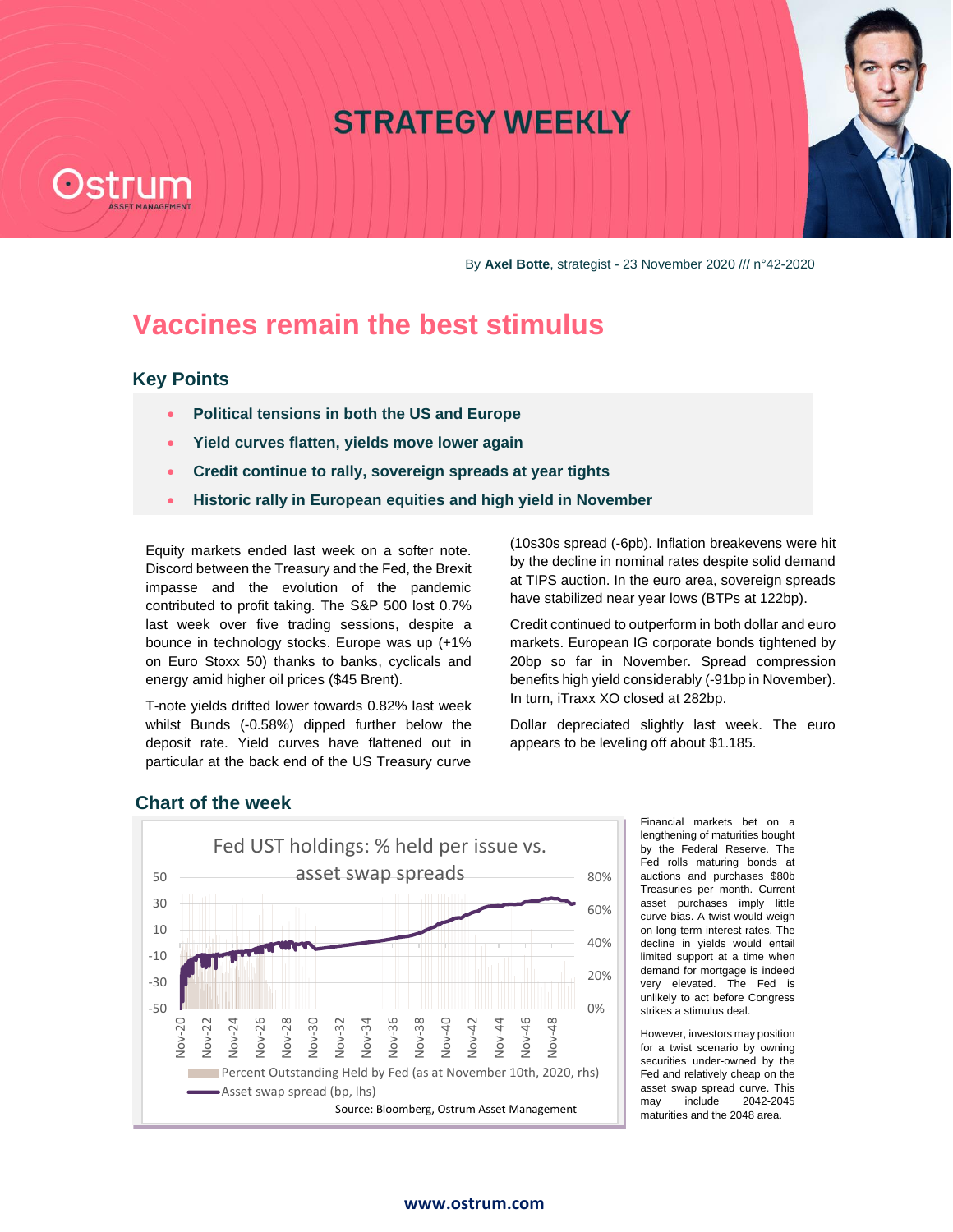### **A rocky road to recovery**

Ostrum

Financial markets seem to be acknowledging that the path to an economic recovery, now envisaged thanks to vaccine progress, remains a mine field. Political risk is now making headlines again ahead of Thanksgiving. The chaotic transition of power in the US is now having an impact on economic policy. Treasury Secretary Steven Mnuchin announced that five Fed facilities funded by Treasury equity stakes will expire at year-end. These financing vehicles, most of which remain little used, were designed to provide backstops to credit markets, municipalities funding and financing for small businesses hit hard by the pandemic and expand the Fed's lender of last resort duties. Similar Fed SPVs had been set up in the 2008 financial crisis to help restore the flow of credit into the economy. The pandemic has so far had a relatively muted impact on the financial sector. A financial crisis at this juncture would however be a catastrophe. The pullback of these insurance schemes is quite revealing of the willingness of the outgoing Administration and the Republican majority in the Senate to hamper President-elect Biden's ability to act swiftly in the context of a pandemic. In Europe, Brexit negotiations have made no progress. France and Belgium are calling for preparation for a no-deal exit on December 31<sup>st</sup>, 2020. Political rift is ongoing also among the remaining 27 EU member states. Veto by Poland and Hungary to the European recovery fund is just another example. The fund may start being deployed in the second half of 2021, hence there should be enough time to iron out disagreements or get around them.

### **Flatter curves**

Besides the tense political backdrop, the deterioration in the epidemic imposes new curfew and lockdown measures across Europe and an increasing number of US cities. Activity is set to return to contraction in Europe. GDP may fall by anywhere between 4 and 6% in the three months to December. In the US, the inevitable downturn induced by lockdown measures may be visible in the first quarter.

The stop-and-go recovery pattern underpins safehaven assets. Bond yields have fallen back to 0.82% at weekly close in the US and -0.58% on Bunds. We have observed a sharp flattening in the US. The narrowing in the 10s30s spread (-6pb last week) may reflects expectations of some form of Fed easing in December. Another bout of operation twist (lengthening of average maturities bought by the Fed) is being discussed according to several bank researches… at a time when the consolidated

balance sheet of primary dealers show net positioning of \$54b on Treasury securities with maturities above 11 years, the largest exposure since May. The idea that the Fed may be able to make up for inaction by Congress is however dubious. Firstly, residential investment which is most sensitive to long-term interest rates needs no stimulus at present. Homebuilders' confidence is at all-time highs (NAHB at 90 in November) and mortgage refinancing is very buoyant. Secondly, the Fed rolls maturing securities at auction. The reintroduction of the 20-year bond in the issuance program already raised the average maturity of Fed purchases. That said, political, economic and health care should fuel flatteners.

In the euro area, the drop in German yields had little impact on sovereign debt spreads. The November spread tightening reflects expectations of QE extension announced by Christine Lagarde. There could be a case a for 'buy the rumor, sell the news' pattern around the ECB announcement. Indeed, profit taking around the December 10<sup>th</sup> ECB meeting could occur although net liquidity added via the upcoming TLTRO-III should limit any spread widening.

The stellar performance of credit markets is paradoxical as fund outflows continue since September. Institutional accounts struggle to invest on maturities within 7 years whilst primary market deals are oversubscribed with new issue premiums close to zero. The scarcity of positive-yielding bonds displaces investor demand onto European high yield, which benefits from low default rates. The European default rate is indeed limited to 1.5% in 2020.

## **Historical month in equities**

Outflows from credit funds is at odds with increasing volumes hitting equity markets. After an encouraging earnings season, the European stock market rally (+17% on Euro Stoxx 50) is mostly driven by cyclicals hit by the pandemic fallout at the expense of quality stocks. Markets anticipate higher dividend payments over the 2022-2023 horizon.

The rebound in crude oil prices (45\$ Brent) favored by the likely postponement of OPEC supply increases spark a sharp outperformance from the oil sector. Consolidation in the European banking sector remains a major investment theme, notably in Spain, but the ECB will be cautious before it authorizes payments to shareholders again. That said, it is worth noting that growth stocks performed slightly better towards the end of last week.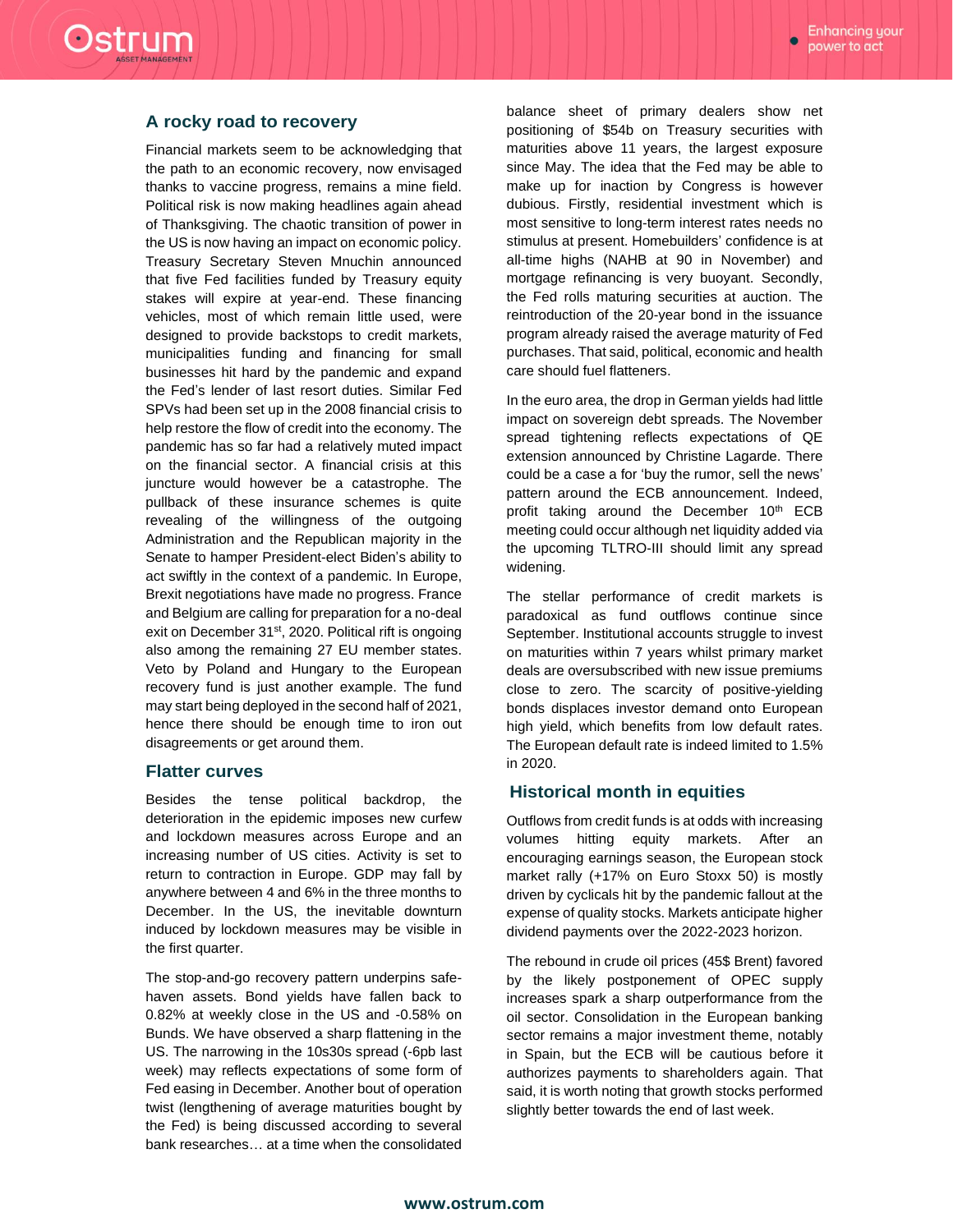# Ostrum

# **Main Market Indicators**

| <b>G4 Government Bonds</b>             | 23-Nov-20        | $-1$ wk $(bp)$ | $-1m$ (bp)     | YTD (bp)       |
|----------------------------------------|------------------|----------------|----------------|----------------|
| <b>EUR Bunds 2y</b>                    | $-0.75%$         | -3             | $+1$           | $-15$          |
| <b>EUR Bunds 10y</b>                   | $-0.58%$         | -3             | 0              | $-39$          |
| <b>EUR Bunds 2s10s</b>                 | 17 <sub>bp</sub> | $\overline{0}$ | $-1$           | $-24$          |
| <b>USD Treasuries 2y</b>               | 0.16%            | $-2$           | $+1$           | $-141$         |
| <b>USD Treasuries 10y</b>              | 0.85%            | -6             | +0             | $-107$         |
| <b>USD Treasuries 2s10s</b>            | 69 bp            | $-4$           | $\overline{0}$ | $+34$          |
| GBP Gilt 10y                           | 0.32%            | -3             | $+4$           | -50            |
| JPY JGB 10y                            | 0.01%            | $-1$           | -3             | +2             |
| € Sovereign Spreads (10y)              | 23-Nov-20        | $-1$ wk $(bp)$ | $-1m$ (bp)     | YTD (bp)       |
| <b>France</b>                          | 23 bp            | 0              | $-4$           | -7             |
| Italy                                  | 121 bp           | $+1$           | -12            | $-39$          |
| Spain                                  | 64 bp            | 0              | $-13$          | $-1$           |
| <b>Inflation Break-evens (10y)</b>     | 23-Nov-20        | $-1$ wk $(bp)$ | $-1m$ (bp)     | YTD (bp)       |
| EUR OATi (9y)                          | 52 bp            | $-2$           | $+1$           |                |
| <b>USD TIPS</b>                        | 169 bp           | $-4$           | -6             | $-10$          |
| <b>GBP Gilt Index-Linked</b>           | 304 bp           | $+0$           | -6             | -8             |
| <b>EUR Credit Indices</b>              | 23-Nov-20        | $-1$ wk $(bp)$ | $-1m$ (bp)     | YTD (bp)       |
| <b>EUR Corporate Credit OAS</b>        | 96 bp            | -3             | -16            | +3             |
| <b>EUR Agencies OAS</b>                | 43 bp            | $+0$           | -6             | $-1$           |
| <b>EUR Securitized - Covered OAS</b>   | 34 bp            | $+1$           | $-3$           | -7             |
| <b>EUR Pan-European High Yield OAS</b> | 389 bp           | $-14$          | -64            | $+85$          |
| <b>EUR/USD CDS Indices 5y</b>          | 23-Nov-20        | $-1$ wk $(bp)$ | $-1m$ (bp)     | YTD (bp)       |
| <b>iTraxx IG</b>                       | 51 bp            | $+1$           | $-4$           | $+7$           |
| <b>iTraxx Crossover</b>                | 277 bp           | -8             | -51            | $+71$          |
| <b>CDX IG</b>                          | 56 bp            | $+4$           | $-1$           | $+11$          |
| <b>CDX High Yield</b>                  | 340 bp           | $+12$          | $-35$          | $+60$          |
| <b>Emerging Markets</b>                | 23-Nov-20        | $-1$ wk $(bp)$ | $-1m$ (bp)     | YTD (bp)       |
| JPM EMBI Global Div. Spread            | 381 bp           | $+3$           | $-29$          | $+91$          |
| <b>Currencies</b>                      | 23-Nov-20        | $-1wk (%)$     | $-1m$ (%)      | <b>YTD</b> (%) |
| <b>EUR/USD</b>                         | \$1.187          | $+0.27$        | $+0.12$        | $+5.74$        |
| <b>GBP/USD</b>                         | \$1.338          | $+1.35$        | $+2.58$        | $+0.84$        |
| <b>USD/JPY</b>                         | ¥103.78          | $+0.73$        | $+0.9$         | $+4.63$        |
| <b>Commodity Futures</b>               | 23-Nov-20        | $-1wk($)$      | $-1m($ \$)     | YTD(\$)        |
| <b>Crude Brent</b>                     | \$46.0           | \$2.2          | \$3.9          | $-$14.9$       |
| Gold                                   | \$1870.6         | $-$18.9$       | $-$31.5$       | \$347.8        |
| <b>Equity Market Indices</b>           | 23-Nov-20        | $-1$ wk $(%)$  | $-1m$ (%)      | <b>YTD (%)</b> |
| <b>S&amp;P 500</b>                     | 3558             | $-0.77$        | 2.66           | 10.11          |
| EuroStoxx 50                           | 3497             | 0.90           | 9.33           | $-6.62$        |
| <b>CAC 40</b>                          | 5 5 3 9          | 1.24           | 12.82          | $-7.34$        |
| Nikkei 225                             | 25 5 27          | 0.56           | 8.55           | 7.91           |
| <b>Shanghai Composite</b>              |                  |                | 4.16           | 11.95          |
|                                        | 3414             | 2.02           |                |                |
| <b>VIX - Implied Volatility Index</b>  | 23.41            | 4.14           | $-15.14$       | 69.67          |

## [www.ostrum.com](http://www.ostrum.com/)